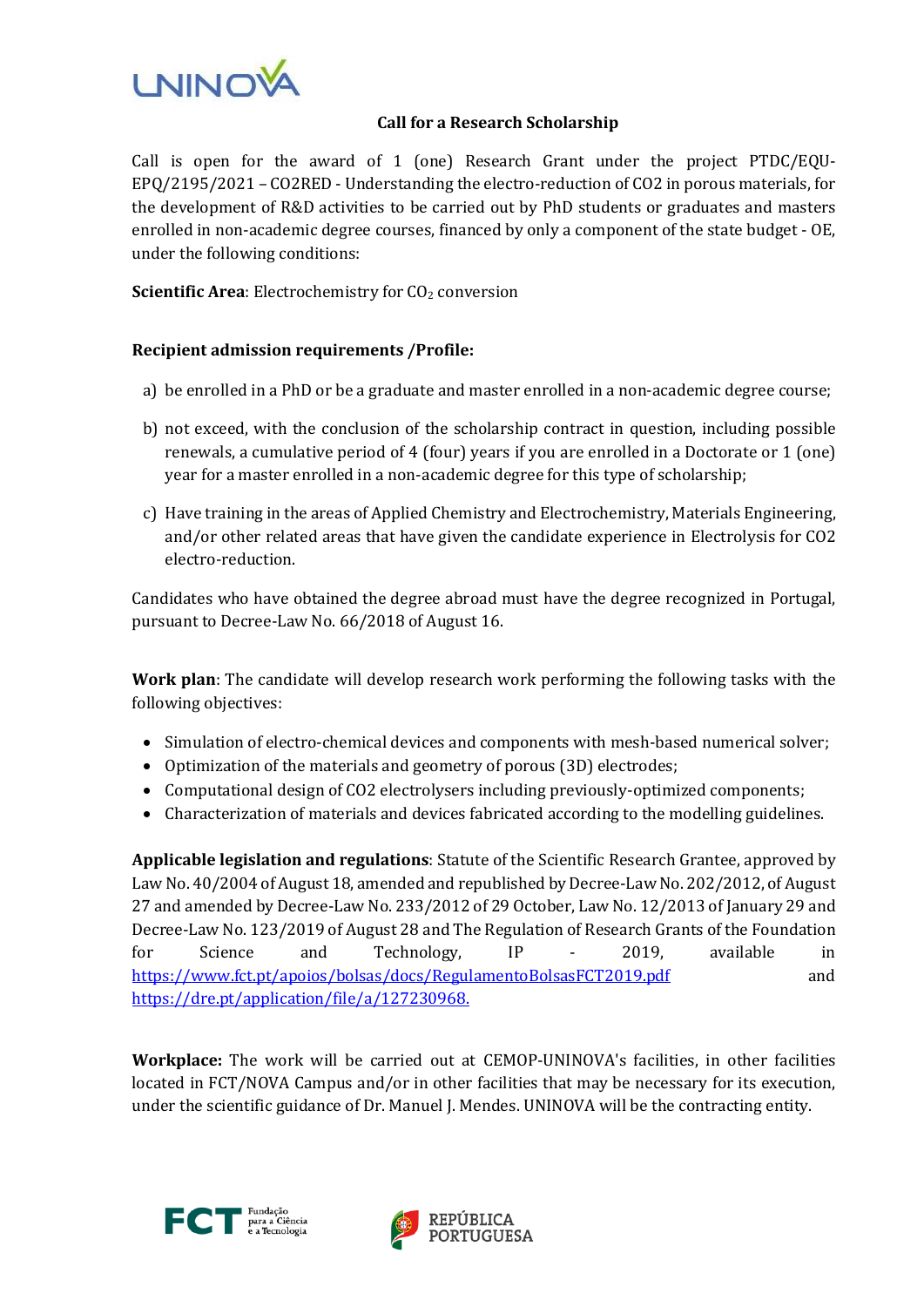

**Duration of the grant**: The grant will have a minimum duration of 12 months, possibly renewable within the duration of the project, provided that it does not exceed the period referred to in point (b) of the admission requirements, and is scheduled to start in March 2022.

**Monthly maintenance allowance amount**: The amount of the scholarship corresponds to  $E1144.64$ , according to the table of values of the scholarships awarded by FCT, I.P. in the country (http://www.fct.pt/apoios/bolsas/valores).

The grantee also benefits from personal accident insurance during the period of granting the scholarship and may be reimbursed for voluntary social insurance equivalent to the 1st tier.

The scholarship will be paid monthly on the last business day of each month by bank transfer.

**Application deadline and form of submission of applications**: The competition is open for the period from 17 February to 02 March 2022.

Applications must be formalised by submitting the following documentation:

- ... Letter of application;
- ... Curriculum Vitae;
- ... Motivation Letter;
- ... Certificate of Qualifications or declaration of commitment of honour on the ownership of the respective academic degree according to draft available on the UNINOVA website [\(www.uninova.pt\),](http://www.uninova.pt/) in the Job Opportunities tab.

Upon contracting, the Certificate of Qualifications must be delivered;

- ... Informed consent statement duly dated and signed, according to the draft available on the UNINOVA websit[e \(www.uninova.pt\),](http://www.uninova.pt/) in the Job Opportunities tab;
- ... Copy of ID;
- ... Other documents attesting to what was reported on the CV.

In the event of contractualization, the selected candidate must present the Proof of registration in a doctorate or in a course not conferring an academic degree.

Applications must be submitted to UNINOVA or submitted by email to [cenimat.secretariado@fct.unl.pt,](mailto:cenimat.secretariado@fct.unl.pt) and to [recrutamento@uninova.pt](mailto:recrutamento@uninova.pt) with the subject *BI-Mestre-CO2RED-10/2022*.

**Selection methods**: The selection methods to use will be as follows:

- Curriculum Vitae [50%];

- Knowledge in the field of electrochemical CO2 reduction, with emphasis on the area of the work plan [50%].

- If the jury deems it necessary, an interview will take place only with the selected candidates. In such case, the classification of each of the previous items becomes with a 40% weight, with the interview having a 20% weight.